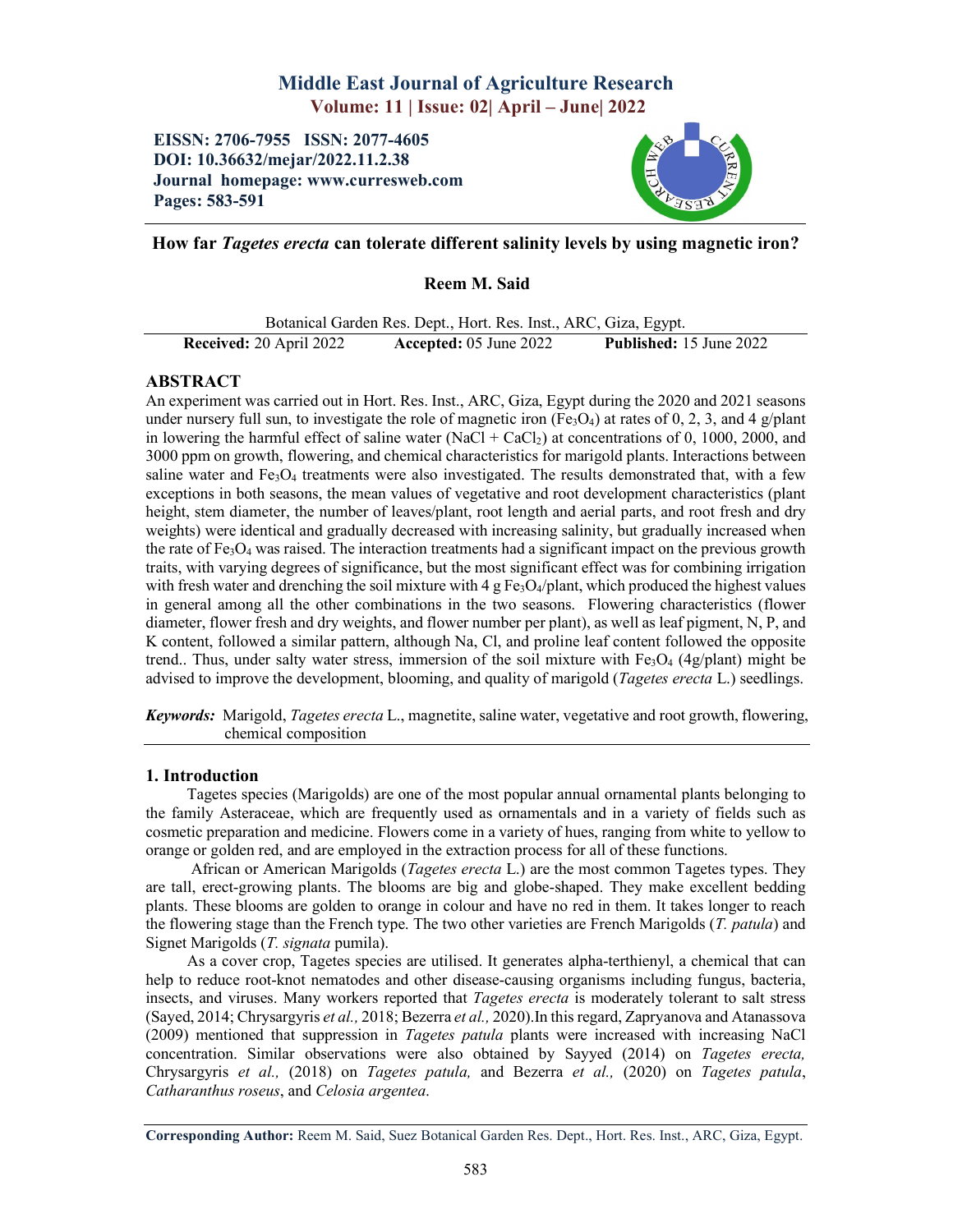On the other hand, magnetic iron is used now, on a wide scale for mitigating the harmful effects of salinity on various plants. For this concern, Ahmed *et al.,* (2016) recommended drenching the saltaffected soil up to 6000 ppm concentration with 6  $g$ /pot magnetites, four times at a two month interval, to improve the growth performance and quality of *Acalypha wilkesiana* transplants. Similarly, Abdel-Mola and Ayyat (2020) on *Calendula officinalis*, Nofal *et al.,* (2021) on *Moringa oleifera*, Abd El-All and Mohammed (2014) broccoli and cauliflower, Abobatta (2015) onValencia orange, Askary *et al.,*  (2017) on Menthapiperita, and Abo-Gabien *et al.,* (2020) on olive.

The goal of this research is to see how magnetite can help marigold plants overcome the negative impacts of saline water on their vegetative development, blooming, and chemical composition.

### 2. Materials and Methods

This study aims to improve the tolerance of *Tagetes erecta* L seedlings to salinity stress. The polyethylene plastic bags were placed in full sun at the Hort. Res. Inst., ARC, Giza, Egypt, through two consecutive seasons of 2020 and 2021, two month-old seedlings of *Tagetes erecta* L with a length of about 10 cm were transplanted in 20-cm-diameter polyethylene bags filled with sand and clay  $(1:1, v/v)$ on January  $1<sup>st</sup>$  for each season.

Table (a) shows the physic-chemical parameters of the sand and clay utilized in the investigation.

| Soil<br>type      |                                                                                        |  |  |                                                                       |  | Cations (meq/L) | Anions (Meq/L)                                       |  |  |  |
|-------------------|----------------------------------------------------------------------------------------|--|--|-----------------------------------------------------------------------|--|-----------------|------------------------------------------------------|--|--|--|
|                   | Particle size distribution (%)<br>Fine Silt Clay S.P. (dS/m) pH<br>Sand sand Silt Clay |  |  |                                                                       |  |                 | $Ca^{++}$ $Mg^{++}$ $Na^+$ $K^+$ $HCO_3^ Cl^ SO_4^-$ |  |  |  |
| <b>Sand 84.11</b> |                                                                                        |  |  | 5.57 1.55 8.67 22.46 3.59 7.86 15.69 8.01 7.3 1.74 3.14 16.93 12.67   |  |                 |                                                      |  |  |  |
| <b>Clay</b> 7.82  |                                                                                        |  |  | 23.26 28.83 36.54 49.05 2.25 8.02 13.93 2.19 15.97 1.6 6.5 17.71 9.48 |  |                 |                                                      |  |  |  |

Table (a): The physic-chemical properties of the sand and clay utilized in the study.

The experimental treatments were as follows:

#### 2.1. Salinization treatments

Two weeks after planting, irrigation water was salted with a salt combination of pure sodium chloride and calcium chloride salts (1:1 by weight) at concentrations of 0, 1000, 2000, and 3000 ppm (on January  $15<sup>th</sup>$ ). The plants were watered twice a week during the trial.

#### 2.2. The magnetite treatments

Magnetic iron (Fe<sub>3</sub>O<sub>4</sub>) was added as a soil drench thoroughly at levels 0, 2, 3, and 4 g/ plant (pot). The first pot was added after two weeks from transplanting (on  $15<sup>th</sup>$ , January) and then once every month.

#### 2.3. Interaction treatments

Each level of salinity was combined with each of the magnetites to make 16 combinations. The plants were fertilized twice during this study with chemical fertilizer  $(20:20:20 +$  micronutrients) at 2 g /plant.

Plant height (cm), stem diameter at the base (cm), number of leaves per plant, flower diameter (cm), root length (cm), and fresh and dried weights of aerial parts and roots (g) were recorded at the end of each season (on 15<sup>th</sup> May). Yadava (1986) method was used to determine the content of photosynthetic pigments (chlorophyll a, b, and carotenoids, mg/g FW) in fresh leaf samples. Nitrogen percentage were evaluated in dry samples by Pregl, (1945), phosphorus (Luatanab and Olsen, 1965), potassium, sodium, and chloride (Jackson, 1973). The content of free proline (mg/g d.w.) was evaluated by Batels *et al.* (1973).

For means comparison, the data was tabulated and statistically analysed using SAS Institute's (2009) software and Duncan's New Multiple Range t-Test (Steel and Torrie, 1980).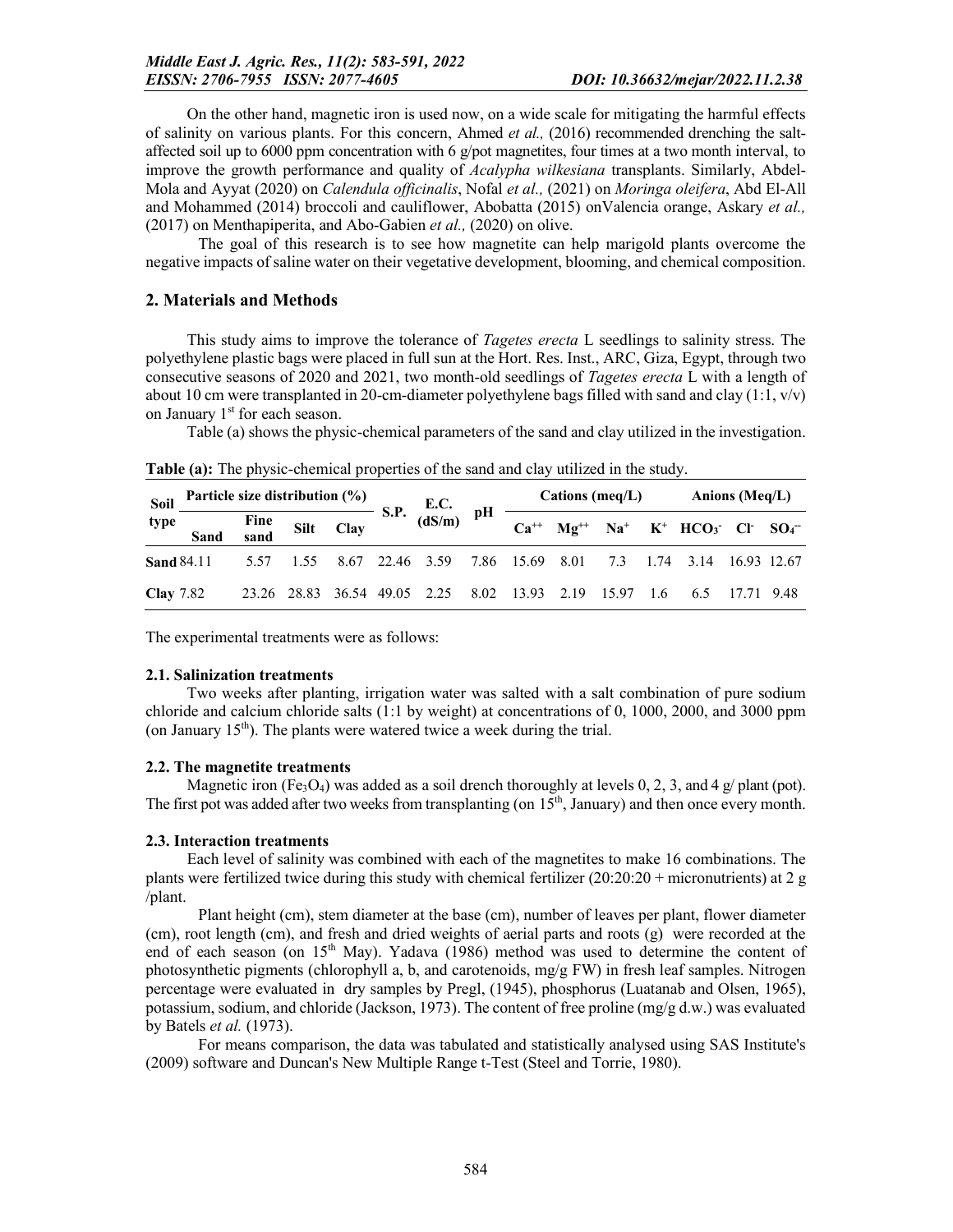#### 3. Results and Discussion

### 3.1. Effect of salinity, magnetite, and their interactions on:

#### 3.1.1. Vegetative and root growth traits

According to the data presented in Tables 1, 2, 3, and 4, the means of the various vegetative and root growth measured as plant height (cm), stem diameter (cm), the number of leaves/plant, root length (cm), and aerial parts and roots fresh and dry weights (g) lowered happening with elevating salinity levels to reach the lowest values by 3000 ppm salinity level in the two seasons, except for the means of root fresh weight (g) in the first season (g).Low water intake owing to low soil water potential, ion toxicity (Na+ and Cl-), or both may be to blame for causing harmful influences of salinity on growth (Zapryanova and Atanassova, 2009). Furthermore, Jose *et al*., (2016) linked salinity's influence on plant development to osmotic stress and repression of cell division actually than cell expansion, as well as a significant reduction in photosynthesis and protein production. In this regard, Sayyed (2014) found that NaCl salt at a concentration higher than 100 mM significantly decreased plant height, root length, the number of leaves, and fresh and dry biomass for *Tagetes erecta* plants. Likewise, in *Tagetes patula* plants, Chrysargyris *et al.,* (2018) discovered that 100 mMNaCl reduced plant biomass and height, as well as a result; physiological processes such as stomatal closure were negatively affected.

In addition, soaking the soil mixture with a gradual increment of magnetic iron was accompanied by a gradual decrement in salinity hazards on various growth characters. Thus, the tallest and thickest plants with the highest number of leaves, the longest root high and the heaviest aerial parts and roots, both fresh and dry weights, were acquired, for two seasons by applying 4 g Fe3O4/plant (pot), regardless of salinity level. This might point to the involvement of magnetic iron in elevating the absorption of the minerals, which help plants develop while protecting them from the toxicity of Na+ and Cl-ions. It causes meristamatic cells to undergo cell metabolism and mitosis (Baraga *et al*., 2009). Furthermore,  $Fe<sub>3</sub>O<sub>4</sub>$  lowers the hydration of salt ions and colloids, increasing salt solubility and, eventually, promoting salt leakage from the soil, according to Mostafazadeh *et al*. (2012). The iron atom has a number of valence electrons that generate a magnetic field that regulates biochemical processes in plants and causes magnetic symptoms in the roots that kill worms and hazardous bacteria, according to Yuliando *et al.,* (2016). However, these findings are consistent with those found by Ahmed *et al.,* (2016) on *Acalypha wilkesiana*, Abdel Mola and Ayyat (2020) on *Calendula officinalis,* and Nofal *et al.,* (2021), who mentioned that drenching soil mixture with  $Fe<sub>3</sub>O<sub>4</sub>$  at a level 4 g/pot enhanced Moringaoleifera seedlings' development and quality during salt stress up to 8000 ppm concentration.

Interaction treatments showed a marked effect on the different vegetative and root growth traits cited before, with varying significance among them. The advantage, however, was for combination plants in a soil mixture supplied with fresh water and receiving magnetite at 4 g/pot rates, as this combined treatment gave, in general, the highest records in most growth traits in comparison to all other seasons' combinations. This may be understandable because  $Fe<sub>3</sub>O<sub>4</sub>$  is a key nutrient involved in the production of chlorophyll, DNA, chloroplast formation, respiration, and many other metabolic pathways, and it is irrigated with freshwater devoid of toxic ions (Soleiman *et al.,* 2021). According to Abdel-Mola and Ayyat (2020), foliar application of chitosan at 200 and 400 ppm concentrations considerably reduced the symptoms of acne the deleterious effects saline water up to 5000 ppm on the vegetative and root growth criteria of potted *Calendula officinalis* plants. Similarly, Ahmed *et al.,*  (2016) on a copper-leaf plant, Abobatta (2015) on Valencia orange trees, and Askary *et al.,* (2017) declared that a suitable concentration of  $Fe<sub>2</sub>O<sub>3</sub>NPs$  (30 uM) could be used for peppermint salt stress resistance (150 mMNaCl). Likewise, Abo-Gabien *et al.,* (2020) observed that combining magnetic iron at 750 g/olive tree and K-humate at 75 g/trees improved growth and fruiting aspects under salt stress in the south Sinai.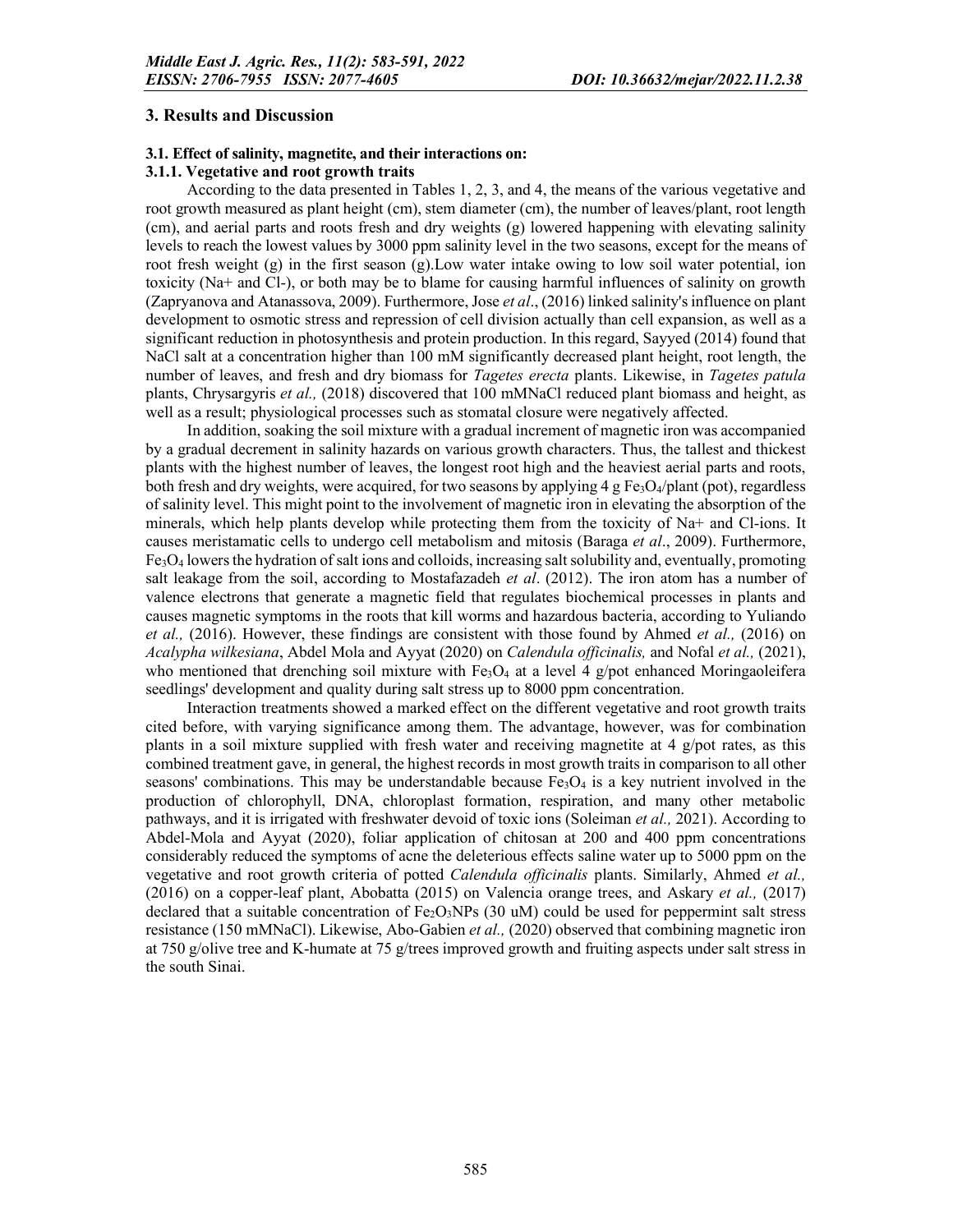|  |  |  |  | Table 1: Effect of water salinity, magnetite, and their interactions on plant height and stem diameter of |  |  |  |  |
|--|--|--|--|-----------------------------------------------------------------------------------------------------------|--|--|--|--|
|  |  |  |  | <i>Tagetes erecta</i> L. plant during the 2020 and 2021 seasons.                                          |  |  |  |  |

| <b>Salinity</b><br>(ppm) |         |                             | Plant height (cm) |      |                                     |                   | Stem diameter (cm)                                                 |                                                                            |        |
|--------------------------|---------|-----------------------------|-------------------|------|-------------------------------------|-------------------|--------------------------------------------------------------------|----------------------------------------------------------------------------|--------|
| Magnetite                | Control | <b>1000</b>                 | <b>2000</b>       | 3000 | <b>Mean</b> Control                 | 1000              | 2000                                                               | 3000                                                                       | Mean   |
|                          |         |                             |                   |      | First season; 2020                  |                   |                                                                    |                                                                            |        |
| Control                  |         |                             |                   |      |                                     |                   | 35.73de 33.97g 30.07i 24.10k 30.97D 0.677cd 0.603ef 0.580ef 0.550f |                                                                            | 0.603C |
| $2$ g/pot                | 37.60c  |                             |                   |      |                                     |                   | 34.27fg 30.77i 25.03k 31.92C 0.727c 0.640de 0.580ef 0.560f         |                                                                            | 0.627C |
| $3$ g/pot                | 40.37b  |                             |                   |      |                                     |                   |                                                                    | 35.03ef 32.03h 27.13j 33.64B 0.827b 0.687cd 0.600ef 0.590ef 0.676B         |        |
| $4$ g/pot                | 45.67a  |                             |                   |      |                                     |                   |                                                                    | 36.33d 34.07fg 29.87i 36.48A 0.963a 0.733c 0.610ef 0.610ef 0.729A          |        |
| Mean                     |         | 39.84A 34.90B 31.73C 26.53D |                   |      |                                     |                   | $0.798A$ $0.666B$ $0.593C$                                         | 0.578C                                                                     |        |
|                          |         |                             |                   |      | Second season; 2021                 |                   |                                                                    |                                                                            |        |
| Control                  |         |                             |                   |      |                                     |                   |                                                                    | 36.81de 34.99g 30.97i 24.82k 31.90D 0.741d 0.661ef 0.600gh 0.560h          | 0.640D |
| $2$ g/pot                |         |                             |                   |      |                                     |                   |                                                                    | 38.73c 35.29fg 31.69i 25.78k 32.87C 0.796c 0.701de 0.603f-h 0.580gh 0.670C |        |
| $3$ g/pot                | 41.58b  |                             |                   |      |                                     |                   |                                                                    | 36.08ef 32.99h 27.95j 34.65B 0.905b 0.752cd 0.620fg 0.610f-h 0.722B        |        |
| $4$ g/pot                | 47.04a  |                             |                   |      | 37.42d 35.09fg 30.76i 37.58A 1.055a | 0.803c            |                                                                    | $0.630fg$ $0.620fg$ $0.777A$                                               |        |
| Mean                     |         | 41.04A 35.95B 32.69C 27.33D |                   |      |                                     | $0.874A$ $0.729B$ | 0.613C                                                             | 0.593C                                                                     |        |

Means in a column or row followed by the same letter do not differ significantly, according to Duncan's New Multiple Range t-Test at the 5% level.

| <b>Salinity</b><br>(ppm) |                     | Number of leaves/plant                                                    |             |                                                                    | Root length (cm)          |                                               |                             |      |        |        |  |
|--------------------------|---------------------|---------------------------------------------------------------------------|-------------|--------------------------------------------------------------------|---------------------------|-----------------------------------------------|-----------------------------|------|--------|--------|--|
| Magnetite                | Control             | 1000                                                                      | <b>2000</b> | 3000                                                               |                           | <b>Mean</b> Control                           | 1000                        | 2000 | 3000   | Mean   |  |
|                          |                     |                                                                           |             |                                                                    | <b>First season; 2020</b> |                                               |                             |      |        |        |  |
| <b>Control</b>           | $98.00c - e$        | 91.33f 79.33h                                                             |             | 66.00i                                                             |                           | 83.67D 20.73fg 20.97fg 20.00h 19.10i 20.20D   |                             |      |        |        |  |
| $2$ g/pot                | 102.33c             |                                                                           |             | 94.00ef 84.00g 68.00i 87.08C 22.77d 23.77c 20.50gh 20.47gh 21.88C  |                           |                                               |                             |      |        |        |  |
| $3$ g/pot                | 109.67b             |                                                                           |             | 96.33de 86.67g 68.67i 90.33B 24.20bc 24.50b 21.00fg 21.03fg 22.68B |                           |                                               |                             |      |        |        |  |
| $4$ g/pot                | 124.67a             | 100.33cd 91.33f 75.33h 97.92A 28.30a 24.83b 21.90e 21.37ef 24.10A         |             |                                                                    |                           |                                               |                             |      |        |        |  |
| Mean                     | 108.67A             |                                                                           |             | 95.50B 85.33C 69.50D                                               |                           |                                               | 24.00A 23.52B 20.85C 20.49D |      |        |        |  |
|                          |                     |                                                                           |             |                                                                    |                           | Second season; 2021                           |                             |      |        |        |  |
| Control                  | 99.47de             |                                                                           |             | 92.70g 80.52j 66.99m 84.92D 22.05ij 22.29h-j 23.70fg 20.42k 22.12D |                           |                                               |                             |      |        |        |  |
| $2$ g/pot                | 103.87c             |                                                                           |             | 95.41f 85.26i 69.02lm 88.39C 24.09f 25.09e 23.21g                  |                           |                                               |                             |      | 21.79i | 23.55C |  |
| $3$ g/pot                | 111.31 <sub>b</sub> |                                                                           |             | 97.78ef 87.97h 69.70l                                              |                           | 91.69B 25.52de 25.82cd 25.33de 22.35hi 24.76B |                             |      |        |        |  |
| $4$ g/pot                |                     | 126.50a 101.80cd 92.70g 76.46k 99.39A 29.62a 26.15bc 26.38b 22.69h 26.21A |             |                                                                    |                           |                                               |                             |      |        |        |  |
| Mean                     | 110.30A             |                                                                           |             | 96.93B 86.61C 70.54D                                               |                           |                                               | 25.32A 24.84B 24.66B 21.81C |      |        |        |  |

Table 2: Effect of water salinity, magnetite, and their interactions on the number of leaves/plant and root length of *Tagetes erecta* L plant during 2020 and 2021 seasons,

Means in a column or row followed by the same letter do not differ significantly, according to Duncan's New Multiple Range t-Test at the 5% level.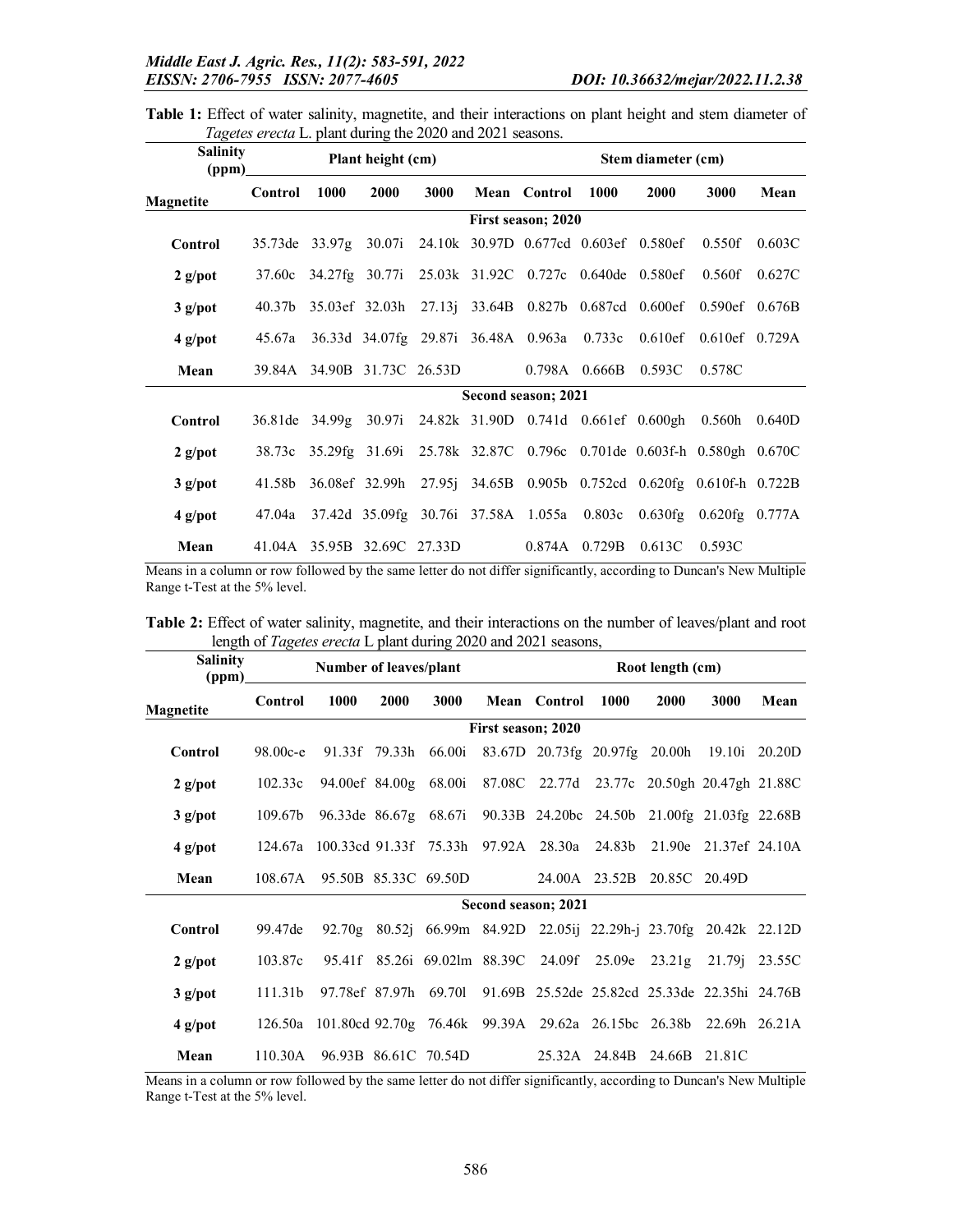Table 3: Effect of water salinity, magnetite, and their interactions on fresh weight of aerial parts and roots of *Tagetes erecta* L. plant during 2020 and 2021 seasons.

| <b>Salinity</b><br>(ppm) |         | Aerial parts FW (g) | Roots $FW(g)$ |        |                     |                 |  |                    |                   |       |
|--------------------------|---------|---------------------|---------------|--------|---------------------|-----------------|--|--------------------|-------------------|-------|
| Magnetite                | Control | 1000                | 2000          | 3000   | Mean                | Control 1000    |  | 2000               | 3000              | Mean  |
|                          |         |                     |               |        | First season; 2020  |                 |  |                    |                   |       |
| <b>Control</b>           | 19.07e  | 15.10g              | 12.50j        | 11.13k | 14.45D              | 6.18e 6.20e     |  | 6.00g              | 5.14i             | 5.88D |
| $2$ g/pot                | 21.23d  | 16.80f              | 14.30h        | 12.77j | 16.27C              | 7.07d 7.39c     |  | 6.08f              | 5.21i             | 6.44C |
| $3$ g/pot                | 24.10b  | 18.60e              | 16.67f        | 13.43i | 18.20B              |                 |  | 7.43b 7.47b 6.14ef | 5.46h             | 6.64B |
| $4$ g/pot                | 29.10a  | 22.03c              | 18.57e        | 14.50h | 21.05A              | 8.18a 7.50b     |  | 6.17e              | 5.49h             | 6.83A |
| Mean                     | 23.38A  | 18.13B              | 15.51C        | 12.96D |                     | 7.22A 7.14B     |  | 6.10C              | 5.33D             |       |
|                          |         |                     |               |        | Second season; 2021 |                 |  |                    |                   |       |
| Control                  | 20.12e  | 15.93g              | 13.19j        | 11.75k | 15.24D              | $6.72h$ $6.75h$ |  | 7.91f              | 5.60k             | 6.74D |
| $2$ g/pot                | 22.40d  | 17.72f              | 15.09h        | 13.47i | 17.17C              | $7.69g$ 8.04e   |  | 8.01e              | 5.66 <sup>j</sup> | 7.35C |
| $3$ g/pot                | 25.43b  | 19.62e              | 17.58f        | 14.17i | 19.20B              | 8.13d 8.13d     |  | 8.27c              | 5.94i             | 7.62B |
| $4$ g/pot                | 30.70a  | 23.25c              | 19.59e        | 15.30h | 22.21A              | 8.90a 8.16d     |  | 8.35b              | 5.97i             | 7.85A |
| Mean                     | 24.66A  | 19.13B              | 16.36C        | 13.67D |                     |                 |  | 7.86B 7.77C 8.14A  | 5.79D             |       |

Means in a column or row followed by the same letter do not differ significantly, according to Duncan's New Multiple Range t-Test at the 5% level.

| Table 4: Effect of water salinity, magnetite, and their interactions on aerial parts and roots dry weight |  |  |  |
|-----------------------------------------------------------------------------------------------------------|--|--|--|
| of Tagetes erecta L. plant during 2020 and 2021 seasons.                                                  |  |  |  |

| <b>Salinity</b><br>(ppm) |                    |                   | Aerial parts DW (g) |                   |       | Roots DW (g)        |                    |                   |                   |       |  |
|--------------------------|--------------------|-------------------|---------------------|-------------------|-------|---------------------|--------------------|-------------------|-------------------|-------|--|
| <b>Magnetite</b>         | Control            | 1000              | 2000                | 3000              | Mean  | Control             | 1000               | 2000              | 3000              | Mean  |  |
|                          |                    |                   |                     |                   |       | First season; 2020  |                    |                   |                   |       |  |
| Control                  | 8.27e              | 6.69i             | 5.55n               | 4.860             | 6.34D | 2.70e               | 2.70e              | 2.40h             | 2.38h             | 2.55D |  |
| $2$ g/pot                | 9.21d              | 7.32 <sub>h</sub> | 6.211               | 5.57n             | 7.08C | 3.26d               | 3.77 <sub>b</sub>  | 2.51 <sub>g</sub> | 2.42 <sub>h</sub> | 2.99C |  |
| $3$ g/pot                | 10.47 <sub>b</sub> | 8.08f             | 7.12i               | 5.97 <sub>m</sub> | 7.91B | 3.69c               | 3.92a              | 2.58f             | 2.50g             | 3.17B |  |
| $4$ g/pot                | 12.26a             | 9.47c             | 7.94g               | 6.53k             | 9.05A | 3.81b               | 3.98a              | 2.65e             | 2.58f             | 3.25A |  |
| Mean                     | 10.06A             | 7.89B             | 6.71C               | 5.73D             |       | 3.37B               | 3.59A              | 2.54C             | 2.47D             |       |  |
|                          |                    |                   |                     |                   |       | Second season; 2021 |                    |                   |                   |       |  |
| Control                  | 8.75e              | 7.08 <sub>i</sub> | 5.88 <sub>n</sub>   | 5.14 <sub>o</sub> | 6.71D | 2.93 <sub>h</sub>   | 2.94 <sub>h</sub>  | 3.70g             | 2.41j             | 3.00D |  |
| $2$ g/pot                | 9.74d              | 7.74h             | 6.571               | 5.90n             | 7.49C | 3.55g               | 4.10ef             | 4.46c             | 2.48i             | 3.65C |  |
| $3$ g/pot                | 11.08b             | 8.55f             | 7.54i               | 6.31 <sub>m</sub> | 8.37B | 4.01f               | 4.26 <sub>de</sub> | 5.18b             | 2.63i             | 4.02B |  |
| $4$ g/pot                | 12.97a             | 10.02c            | 8.40 <sub>g</sub>   | 6.91k             | 9.58A | $4.14d-f$           | 4.32cd             | 5.46a             | 2.61i             | 4.14A |  |
| Mean                     | 10.64A             | 8.35B             | 7.10C               | 6.06D             |       | 3.66C               | 3.91B              | 4.70A             | 2.54D             |       |  |

Means in a column or row followed by the same letter do not differ significantly, according to Duncan's New Multiple Range t-Test at the 5% level.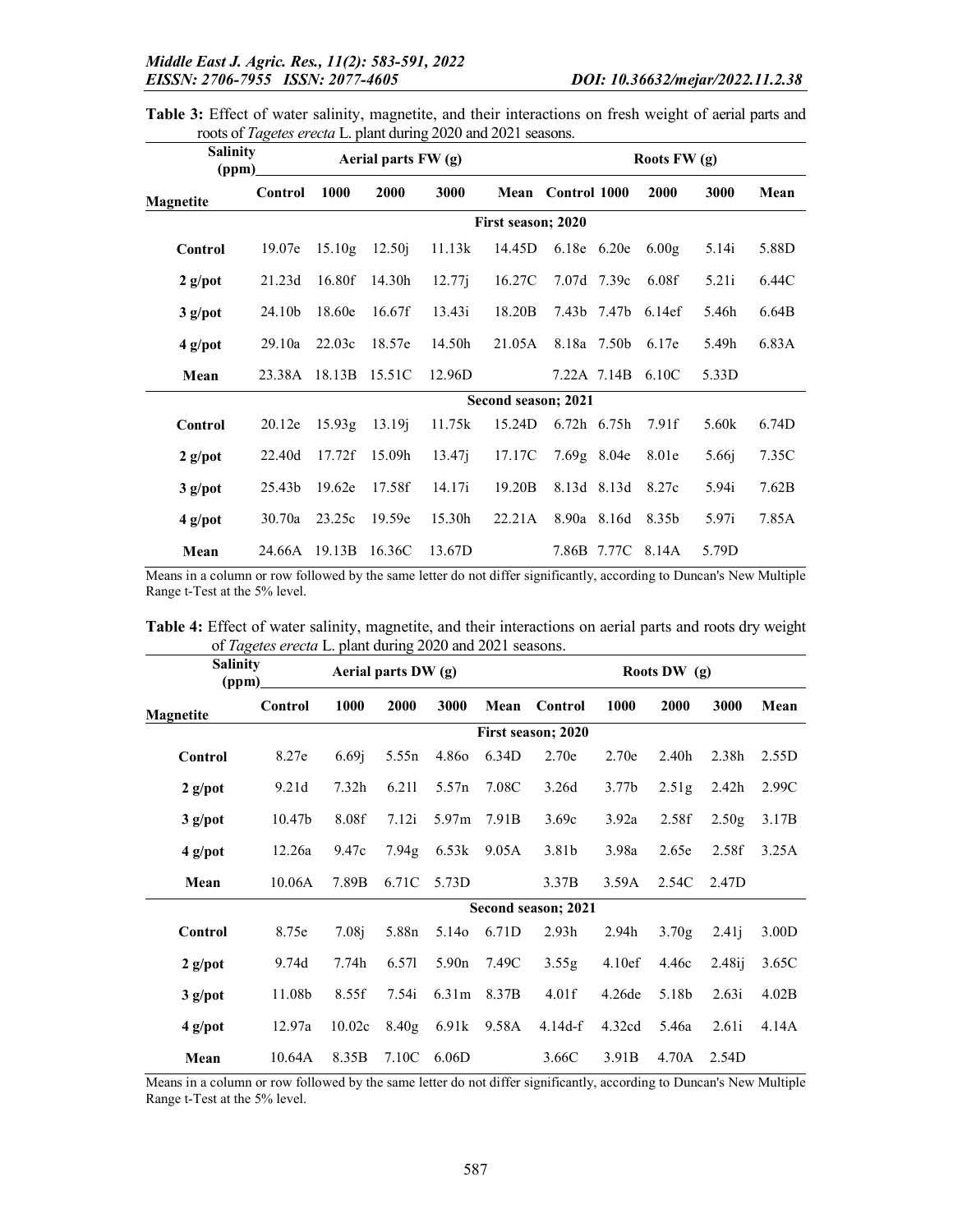#### 3.2.2. Flowering traits

Tables 5 and 6 shows an averaged similar pattern in terms of vegetative and root growth measures blooming traits, as mean values of flower diameter (cm) and flower, fresh and dry weight  $(g)$  in response to the progressive increase in salt level, which were steadily lowered to be the minimum by 3000 ppm salt concentration, but were linearly elevated with elevating  $Fe<sub>3</sub>O<sub>4</sub>$  to maximum using 4 g/plant dose than control means in both of seasons. Therefore, interacting between irrigation with fresh water and applying the high rate of magnetite  $(4 \frac{g}{\theta})$  recorded the largest flower diameter with relation to all other interactions for two seasons (Table, 5).

An identical response occurred as well concerning the number of flowers/plants produced at the 3 different times of flowering period (from 15/2 to 15/3, from 15/3 to 15/4, and from 15/4 to 15/5) for every season (Table, 6). However, the number of flowers produced by plants during the first month of the flowering period (15/2 to 15/3) was slightly higher than that attained in the second month (15/3 to 15/4), especially by plants irrigated with fresh water, but the least amount of flower production was recorded in the third month (15/4 to 15/5) for both seasons, especially by plants watered with 3000 ppm salt concentration.

These results could be supported by those affirmed by Zapryanova and Atanassova (2009), who discovered that *T. patula* plants treated with NaCl (2.0%) bloom faster, have a shorter flowering time, and produce more flowers than untreated plants. Higher saline levels (4000 and 5000 ppm NaCl) produced substantial declines in all blooming characteristics of pot marigold plants, whereas foliar application of chitosan at 200 and 400 ppm concentrations mitigated these adverse effects according to Abdel Mola and Ayyat (2020). On Aggizi olive cv. (*Olea europaea*), Abo-Gabien *et al.,* (2020) indicated that magnetic iron (750 g/tree) and K-humate (75 g/tree) raised the tolerance of olive trees to salinity stress and gave the highest means of flowering measurements relative to untreated trees.

|                  | <b>Flower diameter</b><br><b>Salinity</b><br>(cm)<br>(ppm) |                         |      |                                 | <b>Flower FW</b><br>(g) |       |                   |                            | <b>Flower DW</b><br>(g) |                           |                                 |  |                  |
|------------------|------------------------------------------------------------|-------------------------|------|---------------------------------|-------------------------|-------|-------------------|----------------------------|-------------------------|---------------------------|---------------------------------|--|------------------|
| <b>Magnetite</b> | <b>Control 1000</b>                                        |                         | 2000 | 3000 Mean Control 1000          |                         |       |                   | 2000 3000 Mean             | Control                 | 1000                      | 2000                            |  | <b>3000 Mean</b> |
|                  |                                                            |                         |      |                                 |                         |       |                   | First season; 2020         |                         |                           |                                 |  |                  |
| Control          |                                                            |                         |      | 5.80d 5.43ef 4.87h 4.00j 5.03D  | 3.54d                   |       |                   | $3.01g$ 2.95gh 2.79j 3.07D | 1.12f                   |                           | 1.01ij 1.00ij 0.96k 1.02D       |  |                  |
| $2$ g/pot        |                                                            |                         |      | 6.00d 5.77de5.07gh 3.97j 5.20C  | 3.60d                   |       |                   | 3.43e 2.99g 2.84ij 3.22C   | 1.18d                   |                           | 1.08g 1.04h 1.00j 1.07C         |  |                  |
| $3$ g/pot        |                                                            |                         |      | 7.03b 5.97d 5.33fg 4.20ij 5.63B | 5.04 <sub>b</sub>       |       |                   | 3.58d 3.08f 2.91hi3.65B    | 1.63 <sub>b</sub>       |                           | 1.14e $1.10g$ 1.02i 1.22B       |  |                  |
| $4$ g/pot        |                                                            |                         |      | 7.73a 6.47c 5.73de 4.47i 6.10A  | 6.68a                   | 4.09c |                   | 3.14f 2.91hi4.21A          | 1.98a                   |                           | 1.31c 1.17d 1.01ij 1.37A        |  |                  |
| Mean             |                                                            | 6.64A 5.91B 5.25C 4.16D |      |                                 | 4.72A                   |       | 3.53B 3.04C 2.86D |                            | 1.48A                   |                           | 1.14B 1.08C 1.00D               |  |                  |
|                  |                                                            |                         |      |                                 |                         |       |                   | Second season; 2021        |                         |                           |                                 |  |                  |
| Control          |                                                            |                         |      | 6.29d 5.90ef 5.28h 4.34j 5.45D  | 3.79d                   |       |                   | 3.26gh 3.20hi 3.04k 3.32D  | 1.24e                   | 1.12hi 1.11hi 1.06j 1.13D |                                 |  |                  |
| $2$ g/pot        |                                                            |                         |      | 6.51d 6.26de5.50gh 4.30j 5.64C  | 3.85d                   |       |                   | 3.68e 3.24h 3.09jk3.47C    | 1.30d                   |                           | $1.20f$ $1.15g$ $1.10i$ $1.19C$ |  |                  |
| $3$ g/pot        |                                                            |                         |      | 7.63b 6.47d 5.79fg 4.56ij 6.11B | 5.29 <sub>b</sub>       |       |                   | 3.83d 3.33fg 3.16ij 3.90B  | 1.80b                   |                           | 1.26e 1.21f 1.12gh1.35B         |  |                  |
| $4$ g/pot        |                                                            |                         |      | 8.39a 7.02c 6.22de 4.85i 6.62A  | 6.93a                   |       |                   | 4.34c 3.39f 3.16ij4.46A    | 2.18a                   |                           | 1.45c 1.29d 1.11hi 1.51A        |  |                  |
| Mean             |                                                            | 7.21A 6.41B 5.70C 4.51D |      |                                 | 4.97A                   |       | 3.78B 3.29C 3.11D |                            | 1.63A                   |                           | 1.26B 1.19C 1.10D               |  |                  |

| Table 5: Effect of water salinity, magnetite, and their interactions on flower diameter and its fresh and |  |  |
|-----------------------------------------------------------------------------------------------------------|--|--|
| dry weights of <i>Tagetes erecta</i> L. Plant during 2020 and 2021 seasons.                               |  |  |

Means in a column or row followed by the same letter do not differ significantly, according to Duncan's New Multiple Range t-Test at the 5% level.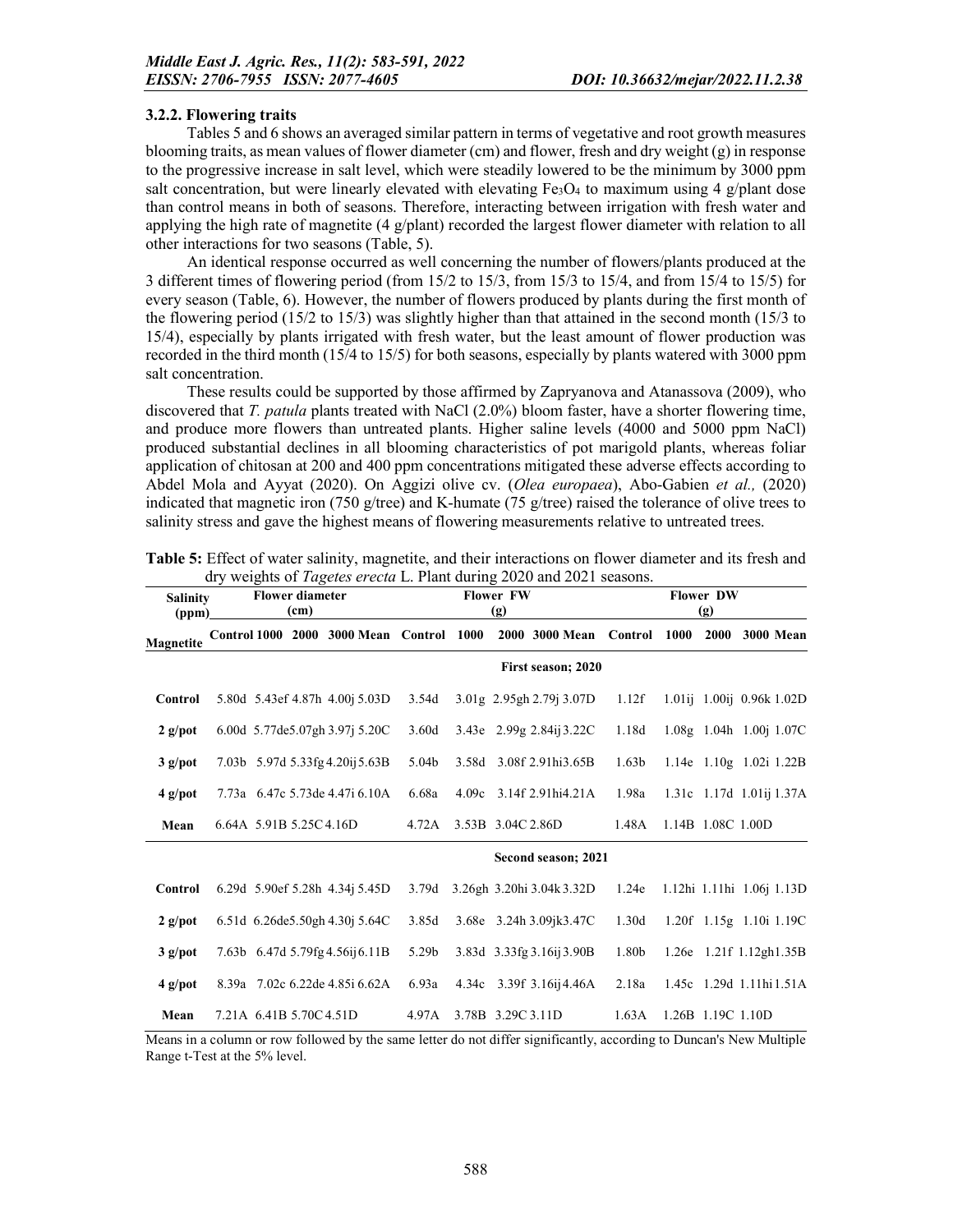Table 6: Effect of water salinity, magnetite and their interactions on mean number of flowers/plant of *Tagetes erecta* L. during the different times of 2020 and 2021 seasons.

| <b>Salinity</b><br>(ppm) |                                  | No. flowers/plant from | $15/2$ to $15/3$ . |                                   | No. flowers/plant from<br>No. flowers/plant from<br>15/3 to 15/4.<br>15/4 to 15/5. |  |  |                                       |                    |       |                         |  |                           |
|--------------------------|----------------------------------|------------------------|--------------------|-----------------------------------|------------------------------------------------------------------------------------|--|--|---------------------------------------|--------------------|-------|-------------------------|--|---------------------------|
| <b>Magnetite</b>         | Control 1000 2000 3000 Mean      |                        |                    |                                   |                                                                                    |  |  | Control 1000 2000 3000 Mean Control   |                    | 1000  | 2000                    |  | <b>3000 Mean</b>          |
|                          |                                  |                        |                    |                                   |                                                                                    |  |  | First season; 2020                    |                    |       |                         |  |                           |
| Control                  | 9.67d 8.67e 4.56ij 4.11j 6.75D   |                        |                    |                                   | 8.66e                                                                              |  |  | 7.7g 4.77k3.44m6.16D                  | 8.22d              |       | 7.22h 4.11m 2.56o 5.53D |  |                           |
| $2$ g/pot                | 10.89c 9.11de 6.67g 5.00hi 7.92C |                        |                    |                                   | 9.77c                                                                              |  |  | 8.12f 5.79i 4.22l 6.98C               | 9.33c              | 7.33g |                         |  | 5.001 3.79n 6.36C         |
| $3$ g/pot                | 11.78b 9.69d 7.86f 5.56h 8.72B   |                        |                    |                                   | 11.55b                                                                             |  |  | 8.56e 6.88h 4.68k 7.67B               | 10.26 <sub>b</sub> | 7.78f |                         |  | $6.00$ j $4.11$ m $7.04B$ |
| $4$ g/pot                |                                  |                        |                    | 13.89a 10.56c 9.24de 6.78g 10.12A |                                                                                    |  |  | 12.60a 9.25d 7.66g 5.66j 8.79A 12.33a |                    | 8.00e |                         |  | 6.78i 5.33k 8.11A         |
| Mean                     | 11.56A 9.51B 7.08C 5.36D         |                        |                    |                                   | 10.40A 8.43B 6.28C4.50D                                                            |  |  |                                       | 10.03A             |       | 7.58B 5.47C 3.95D       |  |                           |
|                          |                                  |                        |                    |                                   |                                                                                    |  |  | Second season; 2021                   |                    |       |                         |  |                           |
| Control                  | 10.18d 9.13e 4.80ij 4.32j 7.11D  |                        |                    |                                   | 9.13e                                                                              |  |  | $8.19g$ 5.03j 3.63l 6.49D             | 8.67d              | 7.61h |                         |  | 4.33e 2.70o 5.83D         |
| $2$ g/pot                | 11.47c 9.59de 7.02g 5.27hi 8.34C |                        |                    |                                   | 10.30c                                                                             |  |  | 8.56f 6.10i 4.45k 7.35C               | 9.83c              | 7.73g | 5.271 3.99n 6.71C       |  |                           |
| $3$ g/pot                | 12.40b 10.20d 8.28f 5.85h 9.19B  |                        |                    |                                   | 11.12 <sub>b</sub>                                                                 |  |  | 9.02e 7.25h 4.93j 8.08B               | 10.81b             | 8.20f |                         |  | $6.32j$ 4.33m 7.42B       |
| $4$ g/pot                |                                  |                        |                    | 14.63a 11.12c 9.73de 7.14g 10.65A |                                                                                    |  |  | 13.28a 9.75d 8.07g 5.97i 9.27A 13.00a |                    | 8.43e |                         |  | 7.15i 5.62k 8.55A         |
| Mean                     | 12.17A 10.01B 7.46C 5.65D        |                        |                    |                                   | 10.96A 8.88B 6.61C4.74D                                                            |  |  |                                       | 10.58A             |       | 7.99B 5.77C 4.16D       |  |                           |

Means in a column or row followed by the same letter do not differ significantly, according to Duncan's New Multiple Range t-Test at the 5% level.

#### 3.2.3. Chemical characteristics of the leaves

The findings in Table (7) show that the pigments concentrations(chlorophyll a, b, and carotenoids  $mg/g f. w$ ) are all high progressively increased as the level of magnetite was elevated while the salinity concentration was gradually increased and was accompanied by a descending decrement in concentrations of such pigments. Accordingly, the highest pigment concentrations chlorophyll a, b, and carotenoids (mg/g f. w.) were acquired by the highest rate of magnetite, whereas the lowest concentrations of them were found due to irrigation with the highest level of saline water. In general, using  $Fe<sub>3</sub>O<sub>4</sub>$  alleviated the negative effects of saline water regardless of concentration, but using it in combination with fresh water increased the concentrations of these three pigments to extreme levels.

Similarly, were those results of nitrogen, phosphorus, and potassium as percentages (Table, 8), but the opposite was true in the matter of sodium  $\frac{9}{2}$ , chloride  $\frac{mg}{g}$  DW, and proline  $\frac{mg}{g}$  DW.) concentrations (Table, 9), as their concentrations were gradually decreased as a result of increasing magnetic iron dose, but were linearly increased with increasing salinity of irrigation water. Therefore, the highest records of Na, Cl, and proline were attained by interacting between the high level of salinity and the absence of magnetite (zero  $Fe<sub>3</sub>O<sub>4</sub>$ ).

These results could be discussed similarly to the vegetative and root growth parameters, and they could be supported by findings reported by Sayyed (2014), who discovered that when NaCl concentrations were increased, chlorophyll a, b, and carotenoids concentrations in *Tagetes erecta* leaves decreased dramatically (150 and 200 mM). Furthermore, Chrysargyris *et al.,* (2018) pointed out that chlorophylls content decreased in the leaves of *T. patula* by saline water of 100 mMNaCl, whereas short-term saline exposure activated metabolic processes and some minerals were accumulated in flowers.

Ahmed *et al*. (2016) on *Acalypha wilkesiana*, Abdel-Mola, and Ayyat (2020) on marigold, *Calendula officinalis*, Nofal *et al.,* (2021) on *Moringa oleifera*, Abd El-All, and Mohammed (2014) on broccoli and cauliflower, and Abobatta (2015) on Valencia orange (*Citrus sinensis),* had similar observations, and Askary *et al.*,  $(2017)$  who concluded that  $Fe<sub>2</sub>O<sub>3</sub>$  NPs improved concentrations of P, K, Fe, Zn, and Ca in peppermint leaves under salinity stress of 150 mMNaCl. Lipid peroxidation and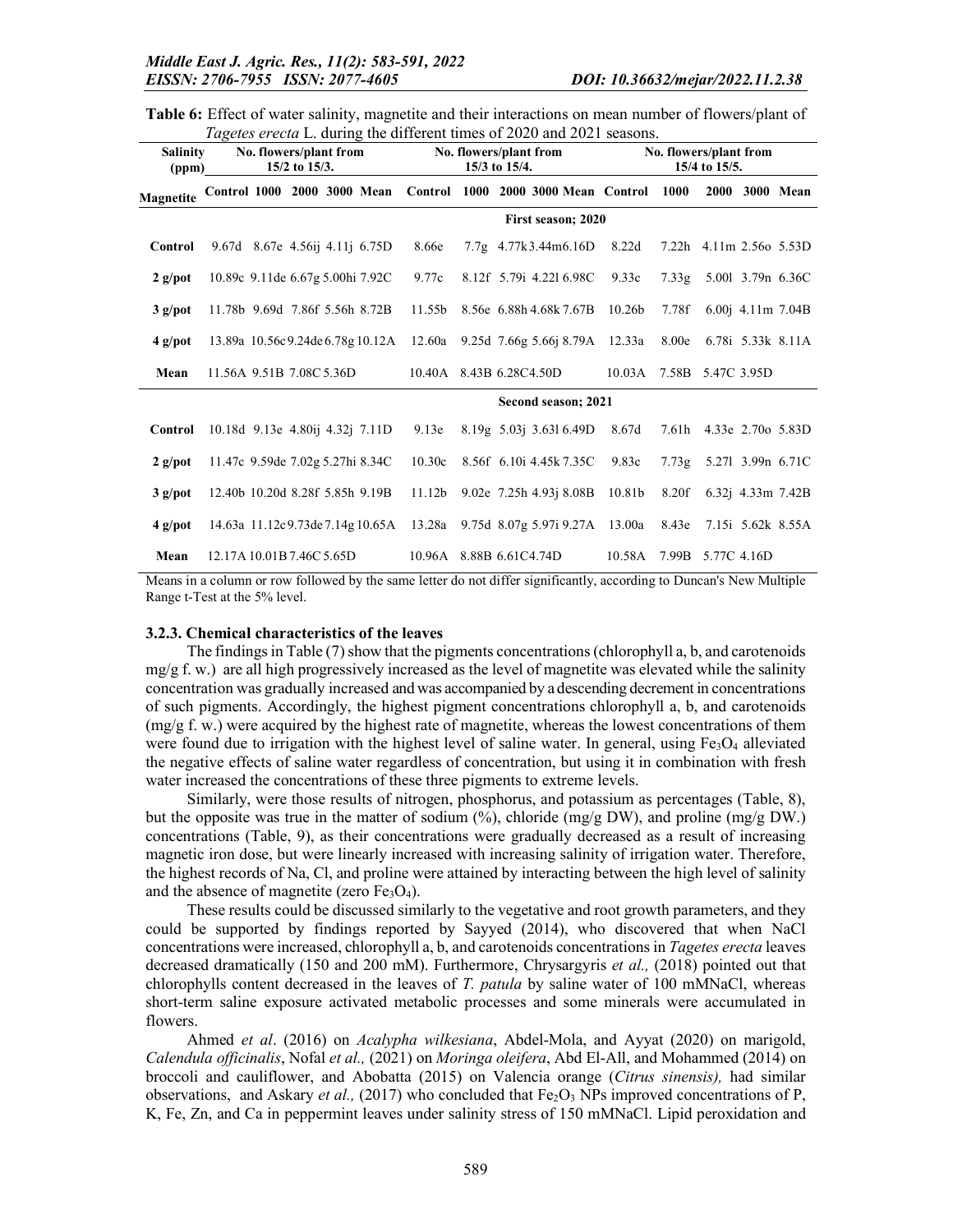proline content under salinity stress were significantly decreased by applying  $Fe<sub>2</sub>O<sub>3</sub> NPs$  (30 mM). In this regard, Mostafazadeh *et al.,* (2012) reported that magnetised water reduced mean soil cations ( $Ca^{++}$ ,  $Na<sup>+</sup>$ , and  $Mg<sup>++</sup>$ ) and anions (HCO<sub>3</sub>-Cl- and SO<sub>4</sub>-) at soil depths of 0-20, 20-40, and 40-60 cm.

From the above results, it could be recommended to apply magnetic iron to potted marigold (*Tagetes erecta* L.) plant at a rate of 4 g/pot (plant) when irrigated with saline water (up to 3000 ppm) to alleviate salt stress on the growth, flowering, and quality of such ornamental plants.

Table 7: Effect of water salinity, magnetite, and their interactions on pigments concentration in *Tagetes erecta* L leaves during 2021 season.

| <b>Salinity</b><br>(ppm) | Chlorophyll a<br>(mg/gFW)                                            |  | Chlorophyll b<br>(mg/gFW) |                                                      | <b>Carotenoids</b><br>(mg/gFW) |       |             |                   |  |  |
|--------------------------|----------------------------------------------------------------------|--|---------------------------|------------------------------------------------------|--------------------------------|-------|-------------|-------------------|--|--|
|                          | Control 1000 2000 3000 Mean Control 1000 2000 3000 Mean Control 1000 |  |                           |                                                      |                                |       | 2000        | <b>3000 Mean</b>  |  |  |
| <b>Magnetite</b>         |                                                                      |  |                           |                                                      |                                |       |             |                   |  |  |
| <b>Control</b>           | 0.624 0.6110.5880.5450.592                                           |  |                           | $0.493$ $0.450$ $0.436$ $0.3190.425$ $0.236$ $0.180$ |                                |       |             | 0.178 0.177 0.193 |  |  |
| $2$ g/pot                | 0.729 0.6290.6030.5610.631                                           |  |                           | 0.495 0.468 0.439 0.3580.440                         | 0.238                          | 0.220 |             | 0.180 0.180 0.205 |  |  |
| $3$ g/pot                | 0.812 0.6440.6160.5720.661                                           |  |                           | 0.514 0.481 0.450 0.3740.455                         | 0.253                          | 0.247 |             | 0.183 0.181 0.216 |  |  |
| $4$ g/pot                | 0.838 0.6810.6280.5870.684                                           |  |                           | 0.547 0.500 0.473 0.3950.479                         | 0.270                          | 0.263 |             | 0.197 0.195 0.231 |  |  |
| Mean                     | 0.751 0.6410.6090.566                                                |  |                           | $0.512$ 0.475 0.450 0.362                            | 0.249                          | 0.230 | 0.185 0.185 |                   |  |  |

Table 8: Effect of water salinity, magnetite, and their interactions on nitrogen, phosphorus and potassium concentrations in *Tagetes erecta* L. leaves during 2021 season.

| <b>Salinity</b>    |              |      | N(%            |                     |       |                                                                   | $K(\%)$              |      |                                         |                          |  |  |  |  |
|--------------------|--------------|------|----------------|---------------------|-------|-------------------------------------------------------------------|----------------------|------|-----------------------------------------|--------------------------|--|--|--|--|
| (ppm)<br>Magnetite | Control 1000 |      | -2000          |                     |       | 3000 Mean Control 1000 2000 3000 Mean Control 1000 2000 3000 Mean |                      |      |                                         |                          |  |  |  |  |
| Control            | 1.54         | 1.50 | $1.21$ 1.10    |                     | 1.34  | 0.25                                                              |                      |      | $0.22 \quad 0.20 \quad 0.15 \quad 0.21$ | 1.83 1.63 1.48 1.35 1.57 |  |  |  |  |
| $2$ g/pot          | 1.76         |      | 1.55 1.39 1.33 |                     | -1.51 | 0.39                                                              | $0.30 \quad 0.24$    | 0.19 | 0.28                                    | 2.15 1.81 1.68 1.65 1.82 |  |  |  |  |
| $3$ g/pot          | 1.95         |      |                | 1.64 1.51 1.45 1.64 |       | 0.44                                                              | $0.42$ $0.31$ $0.24$ |      | 0.35                                    | 2.22 1.93 1.84 1.80 1.95 |  |  |  |  |
| $4$ g/pot          | 2.21         | 199  | 1.76 1.71      |                     | 1.92  | 0.74                                                              | $0.49$ $0.42$ $0.30$ |      | 0.49                                    | 2.39 2.09 1.95 1.91 2.09 |  |  |  |  |
| Mean               | 1.87         | 1.67 | 1.47 1.45      |                     |       | 0.46                                                              | $0.36$ $0.29$ $0.22$ |      |                                         | 2.15 1.87 1.74 1.76      |  |  |  |  |

Table 9: Effect of water salinity, magnetite, and their interactions on Na (%); Cl and proline concentrations in *Tagetes erecta* L. leaves during 2021 season.

| <b>Salinity</b><br>(ppm) |         |      | Na $(\% )$     |                     |      |                   | Proline $(mg/g)$ DW) |           |      |      |                                       |                |  |  |                     |
|--------------------------|---------|------|----------------|---------------------|------|-------------------|----------------------|-----------|------|------|---------------------------------------|----------------|--|--|---------------------|
|                          | Control | 1000 | 2000           | 3000                |      | Mean Control 1000 |                      | 2000      |      |      | 3000 Mean Control 1000 2000 3000 Mean |                |  |  |                     |
| <b>Magnetite</b>         |         |      |                |                     |      |                   |                      |           |      |      |                                       |                |  |  |                     |
| Control                  | 2.48    | 2.64 |                | 2.71 2.77           | 2.65 | 1.12              | 1.46                 | 1.82      | 2.03 | 1.61 | 0.87                                  |                |  |  | 1.14 1.77 1.98 1.44 |
| $2$ g/pot                | 2.41    |      |                | 2.58 2.64 2.68 2.58 |      | 1.09              | 1.32                 | 1.76      | 1.88 | 1.51 | 0.84                                  |                |  |  | 1.04 1.65 1.86 1.35 |
| $3$ g/pot                | 1.90    |      | 2.54 2.60 2.60 |                     | 2.41 | 1.04              | 1.26                 | -1.64     | 1.68 | 1.41 | 0.82                                  |                |  |  | 0.98 1.57 1.75 1.28 |
| $4$ g/pot                | 1.49    |      |                | 2.48 2.58 2.56 2.28 |      | 0.99              | 1.18                 | 1.40      | 1.53 | 1.28 | 0.79                                  |                |  |  | 0.901.501.631.21    |
| Mean                     | 2.07    |      | 2.56 2.63 2.65 |                     |      | 1.06              | 1.31                 | 1.66 1.78 |      |      | 0.83                                  | 1.02 1.62 1.81 |  |  |                     |

#### References

- Abd El-All, H.M., and Y.A. Mohammed, 2014. Improvement of salt tolerance of broccoli and cauliflower by adding magnetic iron and seamino and the reflection of this on yield and sulforaphane content under Sinai conditions. Appl. Sci. Res., 10(1): 22-31.
- Abdel-Mola, M.A. and A.M. Ayyat, 2020. Interactive effects of water salinity stress and chitosan foliar spray on vegetative and flowering growth aspects and chemical constituents of pot *Calendula officinalis* L. plant. Sci. J. Agric. Sci., 2(2): 80-89.